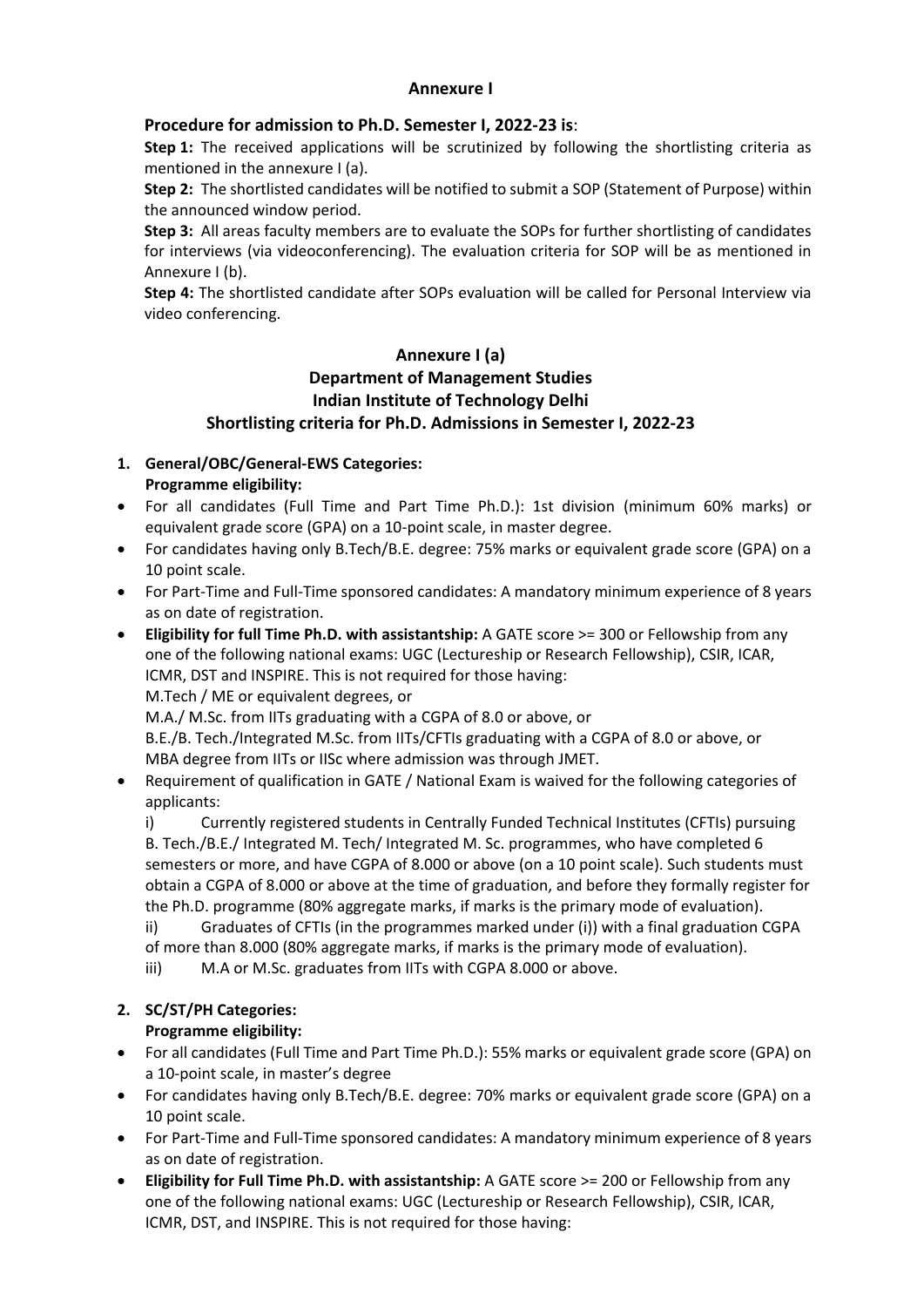M.Tech / ME or equivalent degrees, or

M.A./ M.Sc. from IITs graduating with a CGPA of 8.0 or above or

B.E./B. Tech./Integrated M.Sc. from IITs/CFTIs graduating with a CGPA of 8.0 or above, or MBA degree from IITs or IISc where admission was through JMET.

 **Requirement of qualification in GATE / National Exam is waived for the following categories of applicants:**

i) Currently registered students in Centrally Funded Technical Institutes (CFTIs) pursuing B. Tech./B.E./ Integrated M. Tech/ Integrated M. Sc. programmes, who have completed 6 semesters or more, and have CGPA of 8.000 or above (on a 10 point scale). Such students must obtain a CGPA of 8.000 or above at the time of graduation, and before they formally register for the Ph.D. programme (80% aggregate marks, if marks is the primary mode of evaluation).

ii) Graduates of CFTIs (in the programmes marked under (i)) with a final graduation CGPA of more than 8.000 (80% aggregate marks, if marks is the primary mode of evaluation)

- iii) M.A or M.Sc. graduates from IITs with CGPA 8.000 or above.
- **3. Candidates in the final year/semester of their programs who expect to complete all their qualifying degree requirements before the date of registration for the semester I, 2022-23. (Date of registration will be announced soon.)**
- **4. Applications complete in all respects would be considered.**

Selection process may include another written test and/or interview. Candidates are shortlisted based on the criteria and informed about the next step for a written test and/or interview. Candidates will be admitted to the programme based on a combination of multiple parameters. Parameters may include applicant's performance in GATE, JRF (NET) score, past academic performance, work experience, area specific test and or interview performance, etc.

Strongly encourage candidates seeking careers in academics and/or research to apply.

- **5. Date of PhD admission selection / Interview: 27th May 2022**
- **6. Other Details:** <https://dms.iitd.ac.in/admission-doctorol-phd/>
- 7. For clarifications, please contact: Mr. Alok ; [\(dmsphdiitd@gmail.com](mailto:dmsphdiitd@gmail.com) 011-26591171) **The grade point equivalents are given below:**

| Percentage | <b>CGPA</b> | CGPA <sub>9</sub> | <b>CGPA</b> | CGPA 7 | CGPA <sub>6</sub> | <b>CGPA 5</b> | CGPA 4 |
|------------|-------------|-------------------|-------------|--------|-------------------|---------------|--------|
| (%)        | 10          |                   | 8           |        |                   |               |        |
| 50         | 5           | 4.5               | 4           | 3.5    | 3                 | 2.5           | 2      |
| 55         | 5.5         | 4.95              | 4.4         | 3.85   | 3.3               | 2.75          | 2.2    |
| 60         | 6           | 5.4               | 4.8         | 4.2    | 3.6               | 3             | 2.4    |
| 65         | 6.5         | 5.85              | 5.2         | 4.55   | 3.6               | 3.25          | 2.6    |
| 70         | 7           | 6.3               | 5.6         | 4.9    | 4.2               | 3.5           | 2.8    |
| 75         | 7.5         | 6.75              | 6           | 4.25   | 4.5               | 3.75          | 3      |
| 80         | 8           | 7.2               | 6.4         | 5.6    | 4.8               | 4             | 3.2    |

#### **Annexure I (b) Department of Management Studies Indian Institute of Technology Delhi SOP evaluation criteria for Ph.D. admissions in Semester I, 2022-23**

| <b>Name</b> | <b>Research Question</b><br><b>Identification</b><br>(20) | <b>Articulation of</b><br><b>Research Agenda</b><br>(20) | <b>Significance of</b><br><b>Proposed Study</b><br>(10) | Total<br>(50) |
|-------------|-----------------------------------------------------------|----------------------------------------------------------|---------------------------------------------------------|---------------|
|             |                                                           |                                                          |                                                         |               |